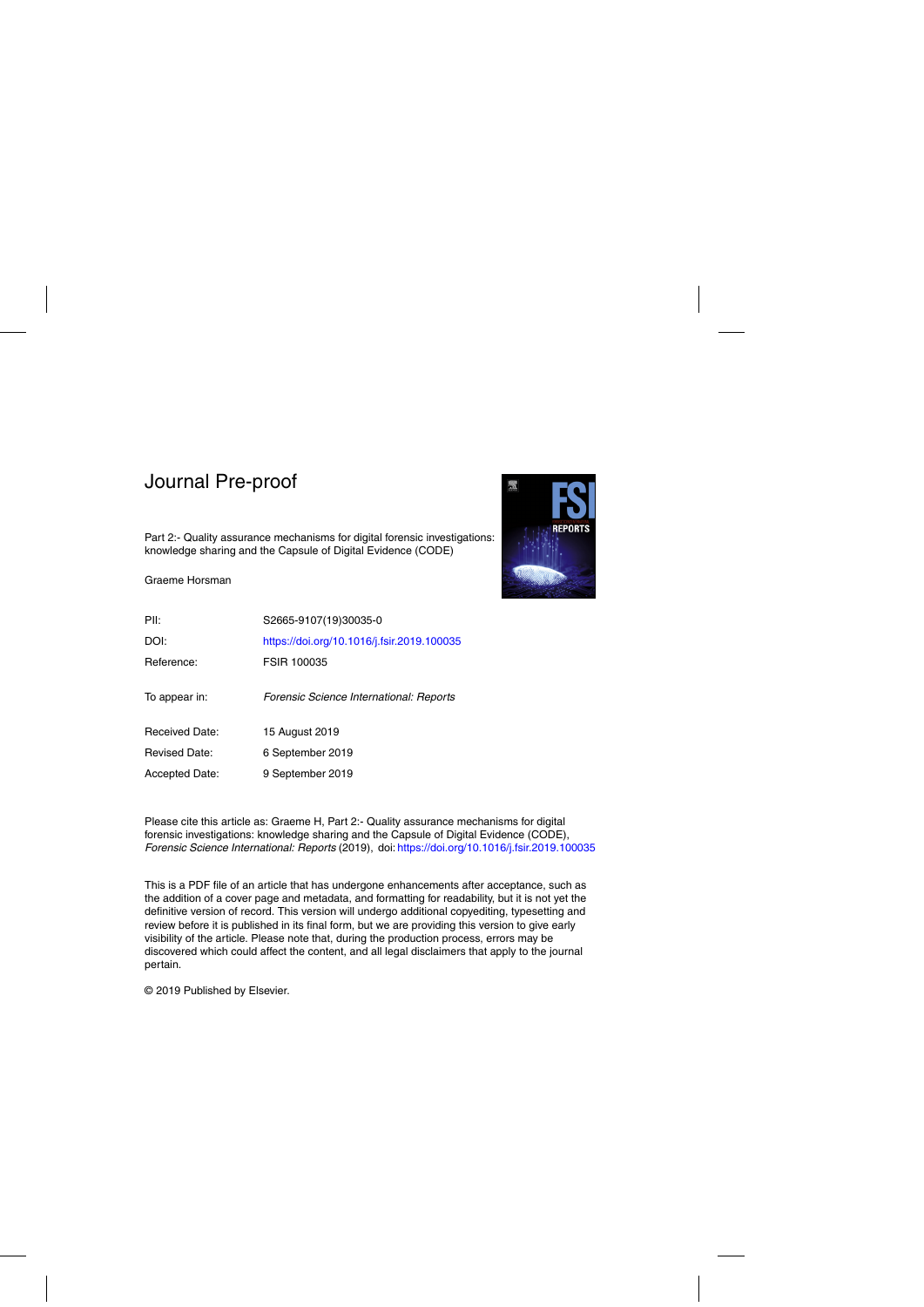## **Part 2:- Quality assurance mechanisms for digital forensic investigations: knowledge sharing and the Capsule of Digital Evidence (CODE)**

Graeme Horsman

Teesside University Middlesbrough Tees Valley TS1 3BX

Email: [g.horsman@tees.ac.uk](mailto:g.horsman@tees.ac.uk)

### **Abstract**

Despite potential numerous benefits, the field-wide sharing of knowledge in digital forensics is arguably still yet to be attained. Achieving this has attracted much practitioner and academic debate, yet solutions to two fundamental hurdles have yet to arguably be addressed; '*how do we share knowledge*', and '*what do we share*'. Currently there a few viable protocols in place which tackle either of these issues forming a barrier to field-wide sharing. The focus of this work is to address the latter issue and guide practitioners on what content must be shared for any data to be of value to fellow professionals. This paper proposes the Capsule of Digital Evidence (CODE), a framework designed to set out the required elements for the sharing of reliable digital forensic knowledge. The CODE structure and its requisite contents are examined along with its applicability for supporting field-wide knowledge sharing in digital forensics. **strate**<br> **estance**<br> **estance**<br> **properation** Internous benefits, the field-wide sharing of knowledge in digital forensics<br>
probably still yet to be attained. Achieving this has attracted much practitioner and academia<br>
al

**Keywords:** Digital Forensics; Quality Assurance; Investigation; Knowledge sharing; Digital Evidence

### **1 Introduction**

The need for knowledge sharing in digital forensics (DF) has been mooted by academics, researchers and practitioners for over 15 years (see comments from Bruschi et al., 2004; Ruibin et al., 2005; Schatz and Clark, 2006; Biros et al., 2007; Kahvedžić and Kechadi, 2009; Huang et al., 2010; Tanner and Dampier, 2010; Ćosić and Ćosić, 2012; Horsman et al., 2014; Casey et al., 2015; Weiser et al., 2016). As a discipline, those in DF recognise the need to share knowledge and the benefits that it can offer, which include uses such as training aids for practitioners (Karie and Venter, 2014; 2015) and for investigation quality assurance measures. With the subject of forensic analysis being that of technology, its rapid pace of change at both a software and hardware level means that no one individual DF practitioner is ever likely to possess sufficient understanding to tackle everything that can be faced in their role.

The sharing of DF knowledge offers one way to support field development, where the only option to understand all aspects of our digital society from a forensic perspective, is arguably via a collaborative effort. Given the diversity of activities and data types in DF there are a range of knowledge-types which can potentially be shared, where the 'knowledge sharing' becomes a vague term, without further description being applied. The question then remains - '*what type of knowledge should be shared?*' with previous suggestions including past DF investigation findings (Horsman, 2014) and datasets for testing (Garfinkel et al., 2009). This article proposes CODE for the sharing of '*new knowledge*', as discussed below.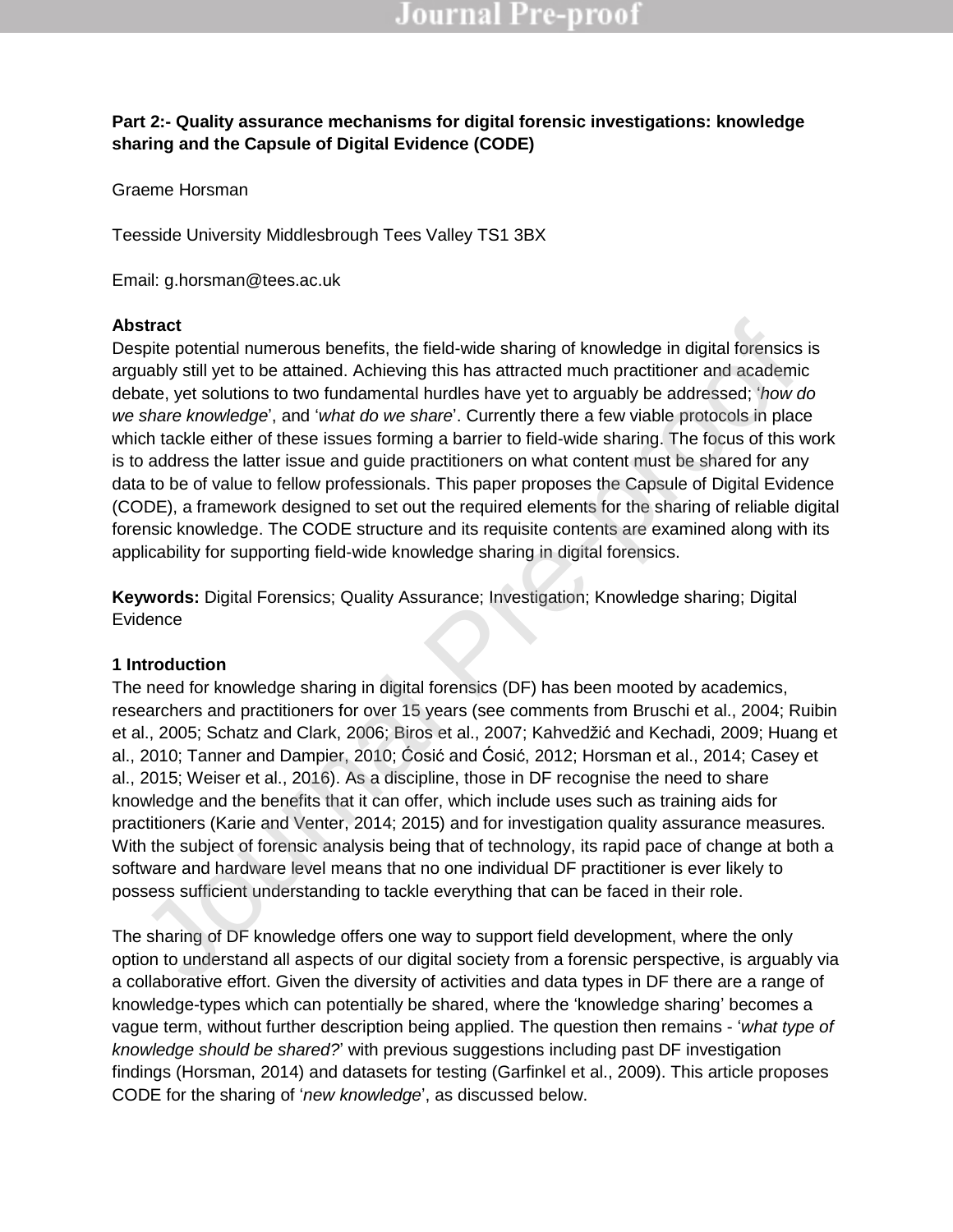World-wide, hundreds of digital investigations take place daily where it remains likely that in many of these cases a practitioner will encounter digital traces on a system which '*they have not encountered before, and no documented or reliably documented interpretation of the digital trace exists.* As noted in 'Part 1:- Quality assurance mechanisms for digital forensic investigations: introducing the Verification of Digital Evidence (VODE) framework', this is a scenario where through robust testing, the practitioner must generate their own interpretation of this data and then apply it to the data found in their case. The product of this work is coined '*new knowledge*' which the field may not have formally encountered before and this is the type of knowledge CODE is designed to capture and share.

A practitioner who shares this '*new knowledge*' is providing the following potential benefits.

- 1. *Practitioner benefit*: The sharing of newly discovered accurate knowledge by a practitioner (practitioner of knowledge origin - 'P1') provides a benefit to those who this content is shared with. This may occur on multiple levels. First, where another practitioner (practitioner in receipt of knowledge - 'P2') has encountered the same digital trace in a case, the shared 'tested and validated interpretation' of it supports P2 in their current case. If we assume that P1's interpretation is free from error, the potential exists for P2 to apply this to their current case. Whilst methodological validation should still occur, P1's interpretation provides support for P2 in their current case, preventing them retracing the same steps (Casey et al., 2013).
- 2. *Consistent application*: Again, assuming that P1's shared interpretation of a digital trace is accurate, this should be regarded as a benchmark standard for interpreting future occurrences of this trace. By sharing this information the application of this meaning by other practitioners is encouraged when they encounter the same digital trace (and the interpretation is applicable given all the facts of the case). This helps to uphold quality standards in DF examinations, preventing divergent interpretations from occurring (where there is no need), arguably reducing the chances of reliance on any existing or created misinterpretation. In addition, where a certain digital trace can be consistently interpretation, this helps those who are outside of DF but still engage with digital evidence are part of legal processes (criminal justice system employees, law enforcement officers) to understand the meaning of this content. conveloge CODE is designed to capture and share.<br>
Tractitioner who shares this 'new knowledge' is providing the following potential benefits.<br>
1. Practitioner benefit. The sharing of newly discovered accurate knowledge by
- 3. *Quality assurance*: Sharing newly discovered knowledge allows peer review to occur. In an ideal world, any shared knowledge is robust, yet human error can still occur. Shared data and the associated test methodologies undertaken by P1 can be scrutinised by others in the DF field with suitable expertise (Grajeda et al., 2017). This can lead to three outputs:
	- a. *Confirmation*: Other practitioners can confirm the accuracy of any provided interpretation.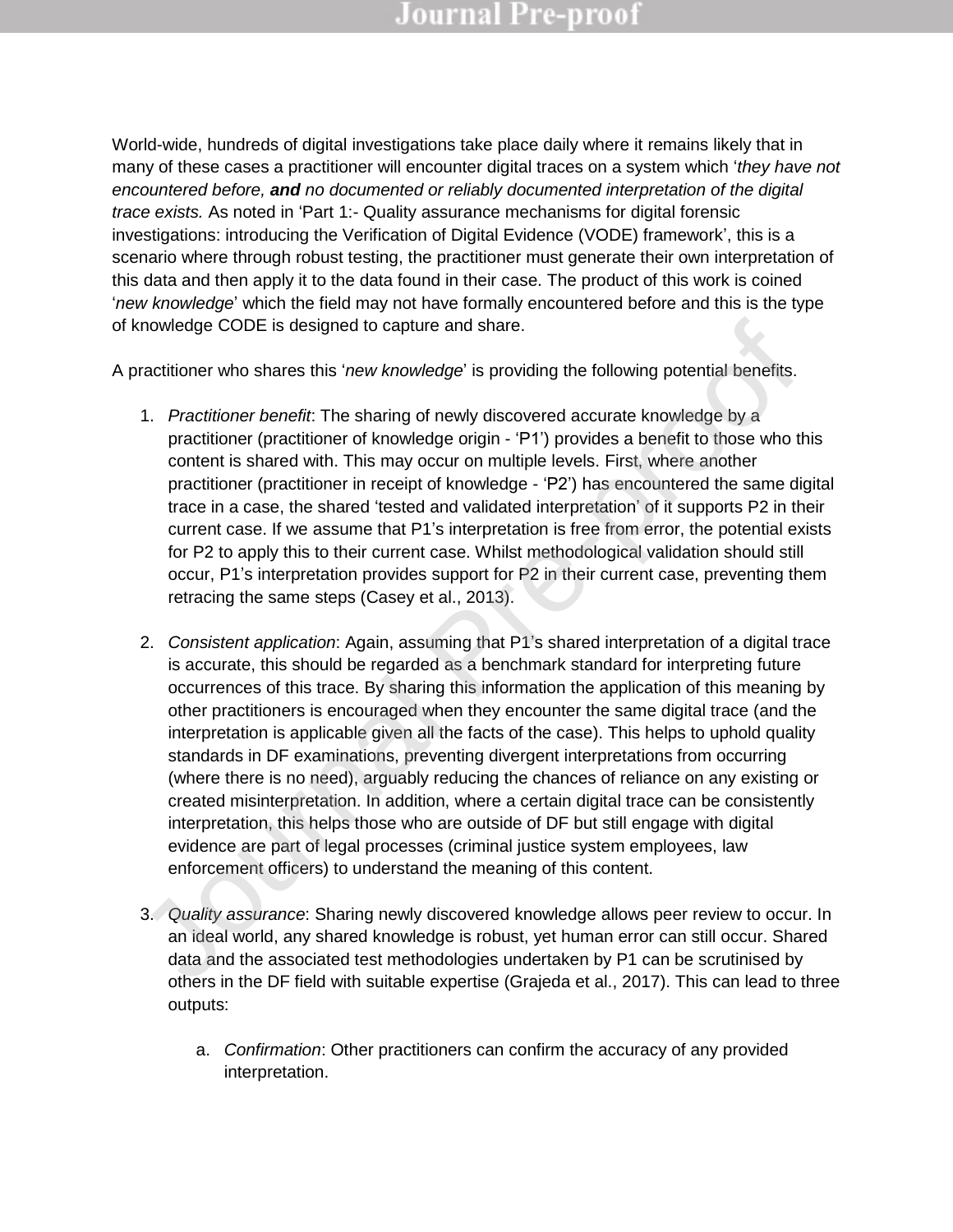- b. *Dispute*: Other practitioners may question the accuracy of the provided interpretation and offer evidence which refutes either in whole or part of the interpretation.
- c. *Additions*: Other practitioners may add additional content to the provided interpretation where the interpreted digital trace has since developed or been updated (in the case of software artefacts).
- 4. *Supporting a common goal*: Particularly in criminal capacities, those operating in DF are supporting a common goal in providing evidence to enable criminal justice systems to apply their applicable laws appropriately and reliably. Knowledge sharing helps to maintain and promote investigatory standards.

In addition, though not seen as field-wide benefits, practitioners should also consider that the creation and dissemination of '*new knowledge*' is an activity of continued professional development, supporting the development of both themselves and the field.

Whilst there are multiple benefits to sharing knowledge, this is arguably yet to happen on a wide-scale consistent basis. Presently, there are barriers to knowledge sharing in existence.

## **1.1 Barriers to sharing**

It has been suggested that those in DF are susceptible to a 'silo mentality' (Rogers and Seigfried, 2004; Horsman, 2018), where a reluctance to share information exists. The following are arguably obstacles which must be overcome before field-wide knowledge sharing is likely to occur.

- 1. *Engaging those in the field*: In most cases, the sharing of knowledge will be an activity which a practitioner will engage with in addition of their professional job role; in essence it is extra-curricular. This makes engagement with knowledge sharing a personal burden, with little or no monetary incentive, where in most instances, personal kudos may be the only motivation (Van Baar et al., 2014). As a result, there may be limited enthusiasm to engage. There are likely to be few, if any personal benefits which encourage engagement. Whilst some may consider it an ethical and moral obligation to share content, this cannot be an expected blanket-mentality. Further, individual circumstances may prevent those who even want to engage in sharing from doing so (a lack of time, resources or ability). As a result, there are few incentives to consistently engage those in the DF field, and whilst occasional or short bursts of engagement may occur, for maximum value from knowledge sharing to be obtained, it must be sustainable. Arguably where possible, knowledge-sharing should be incentivised to support engagement. supporting a common goal in providing evidence to enable criminal justice systems<br>
apply their applicable laws appropriately and reliably. Knowledge sharing helps to<br>
maintain and promote investigatory standards.<br>
Arowledg
- 2. *The 'silo mentality'*: As noted above, the siloed mentality is a barrier to sharing and this can occur on both an organisational and practitioner level. At an organisational level, knowledge can create monetary reward where the monopoly of certain forensic techniques can be seen. In such cases, it is difficult to argue that such approaches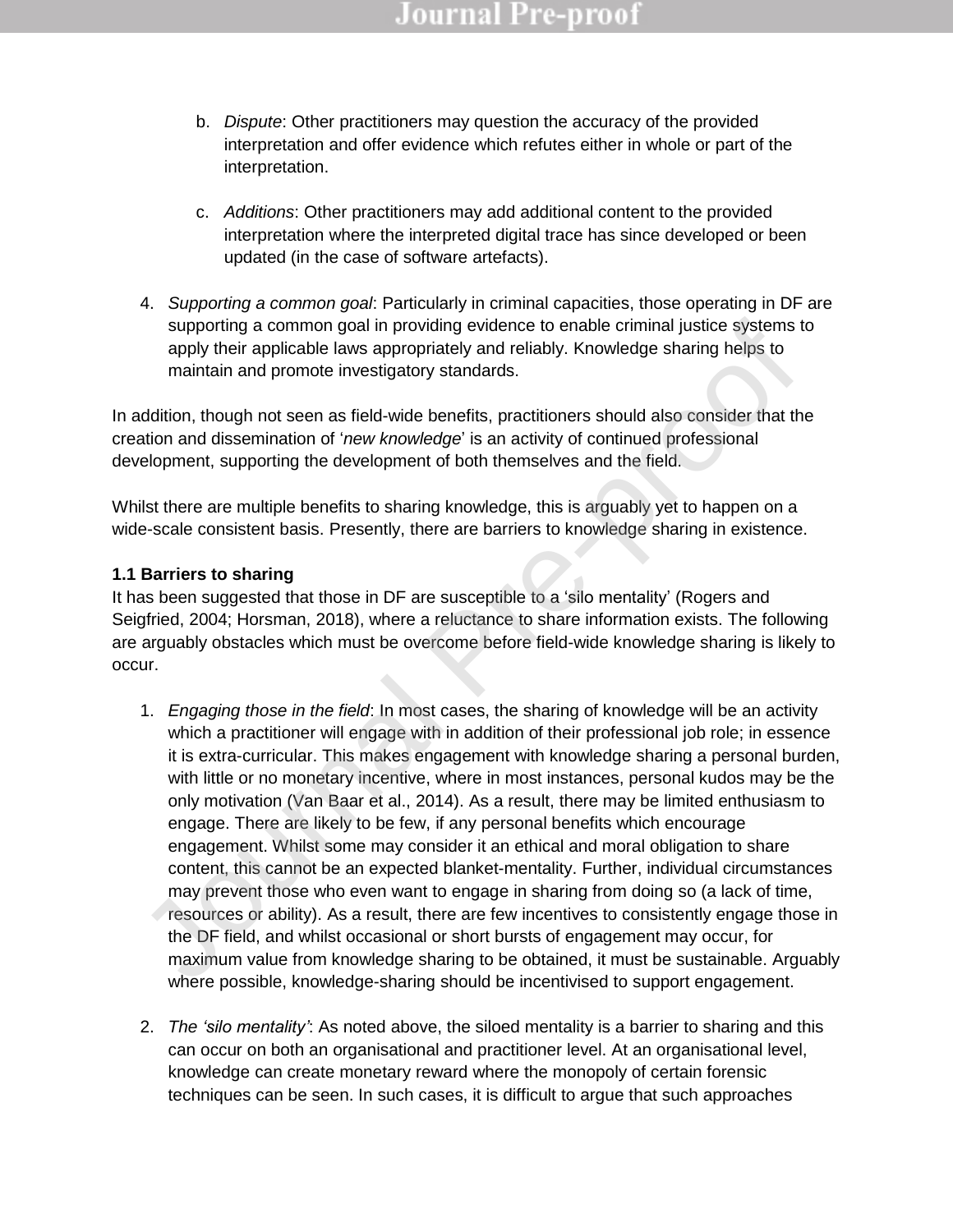should be swapped for the open, transparent sharing of data which would ultimately impact financial reward. At an individual practitioner level, harbouring expert knowledge may lead to the acquisition of an '*expert status*' and an increased reputation in the field of DF or further job opportunities. Arguably this could be achieved through those who share knowledge also, but this position may not always be adopted.

- 3. *A reluctance to share*: Shared knowledge allows others to learn and develop through the use of this content. However for the author of any knowledge, the fear and anxiety of public scrutiny may deter those from making a contributing (Garfinkel et al., 2009). As a result, it is important for a specific code of conduct to be put in place with any knowledge sharing protocol, prevent individuals being compromised in terms of their reputation of job or trolled. Disputed information must be dealt with formally and professionally.
- 4. *How do we do it?*: Assuming that wide-scale engagement could be obtained, there are few mechanisms to deliver this and this is a concern. There are two questions which must be addressed:
	- a. *How do we share it?:* A suitable protocol for sharing knowledge is also required. A suitable vessel and format for shared knowledge must be developed which can be adopted by the field. Currently this is absent.
	- b. *What do we share?*: Determining what to share is a crucial aspect. Whilst sharing '*new knowledge*' forms the crux, there are also elements to consider which allow other practitioners to trust and validate the work, include any testing methods undertaken or developed, how the knowledge was interpreted, who is responsible for it and is it reliable. The challenge of '*what do we share?*' forms the focus of this work.

Securing buy-in from the DF field to contribute maintains its own challenges beyond the confines of this paper where developing a suitable protocol for sharing knowledge remains the focus. This work presents the concept of a Capsule of Digital Evidence (CODE), for sharing knowledge in DF where the CODE structure is present and discussed. Section 2 provides a discussion of CODE with Section 3 demonstrating how it may be implemented in practice. Finally concluding thoughts are offered. result, it is important for a specific code of conduct to be put in place with any knowline<br>sharing protocol, prevent individuals being compromised in terms of their repulation<br>job or trolled. Disputed information must be

## **2 The Capsule of Digital Evidence**

The CODE structure is a concept based on the requirements needed for effective knowledge sharing in DF, where practitioners share knowledge-cases in individual 'Capsules' (analogous to a digital vessel). Every time a practitioner has discovered and validated '*new knowledge*', CODE defines the requirements for them to capture and share this information in Capsule form with all the elements for this information to be reliably used by other practitioners. The CODE schema provides formalised guidance on the elements needed for shared knowledge to be of value to all practitioners.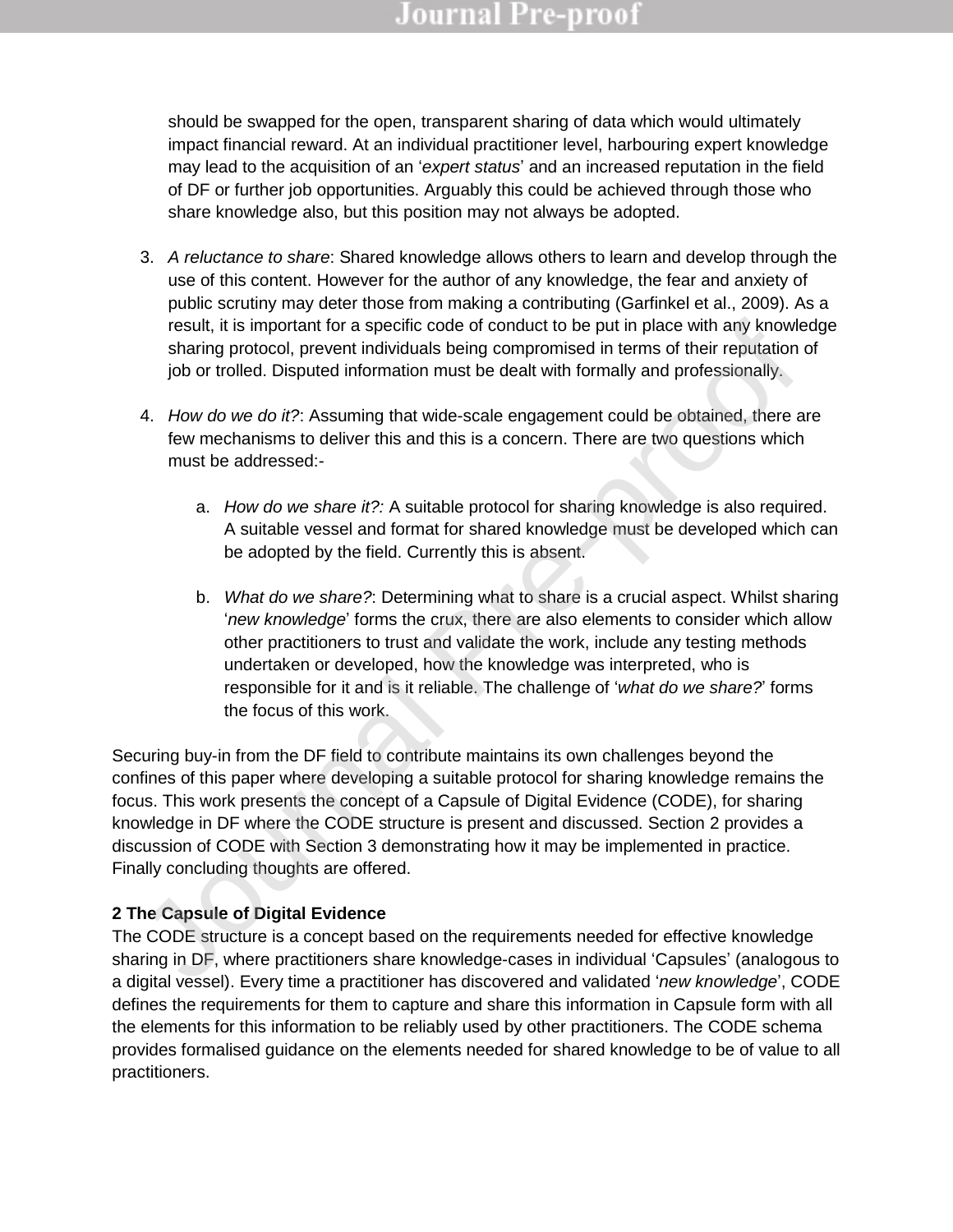The CODE schema is presented in Figure 1 and followed with a full description of its components.

CODE defines the requirement for three key categories of data descriptors; '*Submission Metadata*', '*Core Continuity Elements*' and '*Core Digital Data Descriptors*' which must be present in each Capsule. All comprise of a series of sub-criteria (discussed in Sections 2.1-2.3) which help to demonstrate the reliability of any '*new knowledge*' contained. At a high-level, any practitioner seeking to rely on a Capsule's contents must be able to determine the following three points:

- *Continuity requirements for accountability*: All Capsules submitted must contain information for the purposes of maintaining a chain of continuity. This includes the details of the original author of the Capsule data and any other engagement with the Capsule from subsequent practitioners who may have used the information, added to it or refuted findings. This is addressed through CODEs '*Submission Metadata*' and '*Core Continuity Elements*' data descriptors. • Continuity requirements for accountability. All Capsules submitted must contain<br>information for the purposes of maintaining a chain of continuity. This includes the<br>details of the original author of the Capsule data and
- *Transparency of the work carried out*: The Capsule must contain a record of all processes involved in the production of the knowledge it contains. This includes details of testing, the test data used, any validation processes carried out and records of peer review carried out on the Capsule. This is addressed through CODEs '*Core Digital Data Descriptors*' and '*Core Continuity Elements*' data descriptors.
- *Main contribution of the Capsule*: The purpose of the Capsule is to share a practitioner's interpretation of '*new knowledge*' which they have discovered and decided to share. This must be clearly defined and contextualised. This is addressed through CODEs *'Core Digital Data Descriptors*' data descriptor.

Each of the three categories of data descriptors are discussed in depth below.

## **2.1 Submission metadata**

Each Capsule must be accompanied with submission metadata which describes the origin of the Capsule. This provides accountability for the Capsule's content and allows for a dialog between the Capsule author and any subsequent users of the information, if required. The following three aspects must be submitted:

*1. Details of CODE submission:* A CODE must not be anonymously submitted to permit accountability for its contents. This is important for two reasons, first, to establish the origin of the capsule's content and second, to ensure a channel of communication exists between the submitter and any subsequent user of the capsule's data. This ensures that the original submitter can be contacted if issues with capsule contents are found. Submission metadata must include author details including contact information and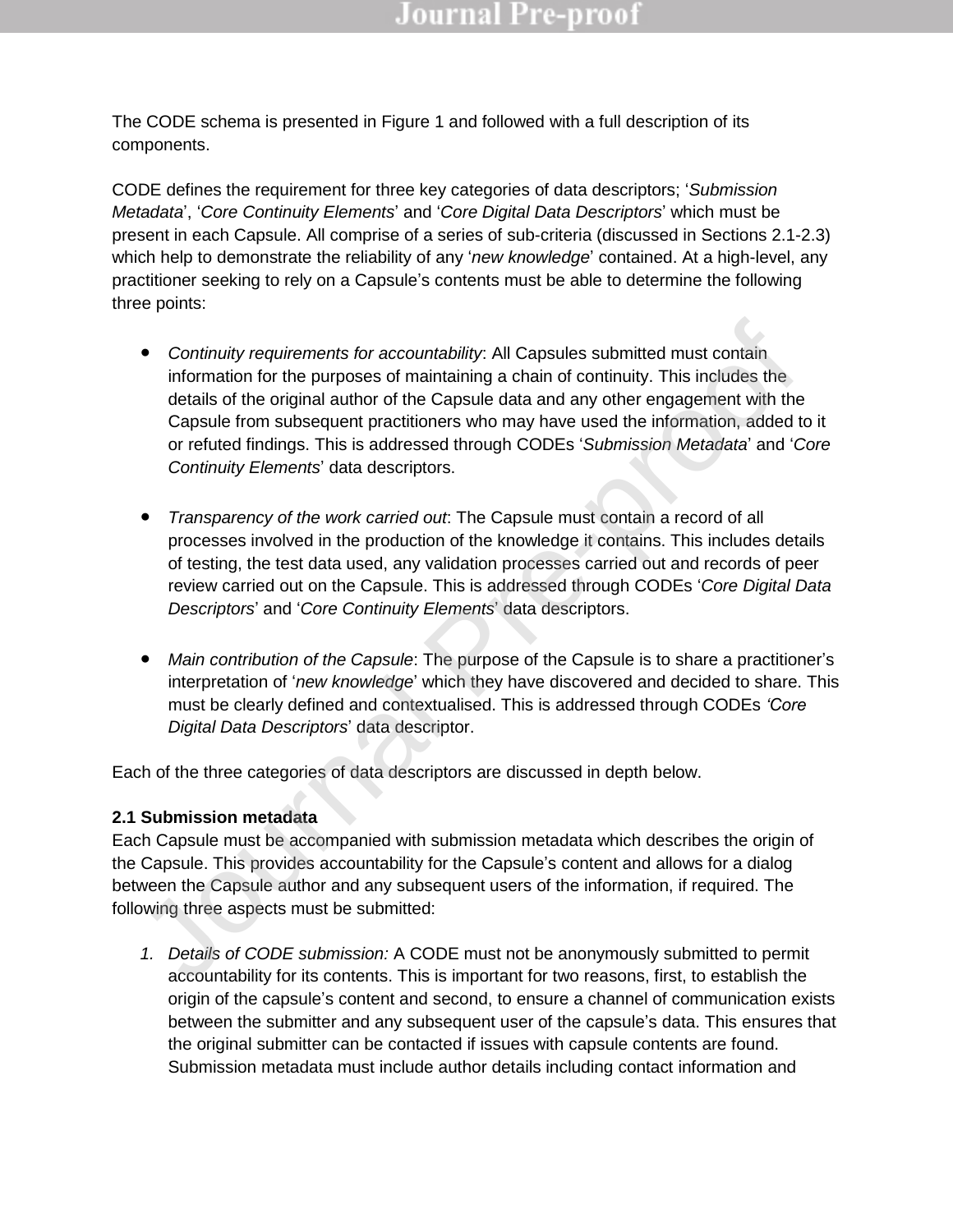location, an overview of the contents of the Capsule and the date and time of the creation of the Capsule.

- *2. Proof of engagement with both the Digital Evidence Reporting and Decision Support (DERDS) framework & the Verification of Digital Evidence (VODE) framework:* CODE is designed to house reliable knowledge generated through engagement with robust forensic methodologies designed to support accurate knowledge creation. Any capsule submitted must contain knowledge which has been developed through engagement with the VODE (discussed in Part 1) and DERDS frameworks which are designed for quality assurance.
- 3. *CODE Submission Reference*: Each Capsule is provided a unique reference number for the purposes of identification and archiving.

### **2.2 Core digital data descriptors**

There are six core digital data descriptors which must be present in order to create a complete and reliable set of information needed for contents in the Capsule to be used by others.

- 1. *Disclosure of initial hypotheses and assumed impact on the case where the artefact/data originated from*: Ultimately, each Capsule will provide a practitioner's interpretation of some form of digital trace, encountered as part of their case work. To understand why a practitioner has created a Capsule of this data, the Capsule must include details regarding the case circumstances (not case/suspect specific details, which may breach legal policy) in which it was found. This includes a description of what the specific artefact/data was suspected of being when initially found, and how its usage/function/presence was perceived and why. In addition, its impact on the case in which it originated should be highlighted (for example, it may have proved specific illicit user actions). assurance.<br>
3. *CODE Submission Reference*: Each Capsule is provided a unique reference numbe<br>
the purposes of identification and archiving.<br> **Core digital data descriptors**<br>
the digital data descriptors<br>
the digital data
	- a. A practitioner should also provide a sanitized (case specific/identifying content removed) version of the original data/artefact which has been interpreted. In addition, the practitioner should provide details regarding how the sanitisation process has been completed, so as to not compromise the value of the data in further testing/validation works.
- 2. *Record of artefact/data surrounding case circumstances and associated metadata*: The practitioner must disclose all circumstances which surrounded the artefact/data including case type, suspected offence, file paths, naming conventions, internal structure indicating file type and associated application and the software or service causing the presence of it on a system.
- 3. *Iterative testing complete with extracted artefact/data relating to each sub-test*: In order for others to rely on the interpretation provided in the Capsule, fully documented and transparent testing practices must be provided in order to show how any digital trace in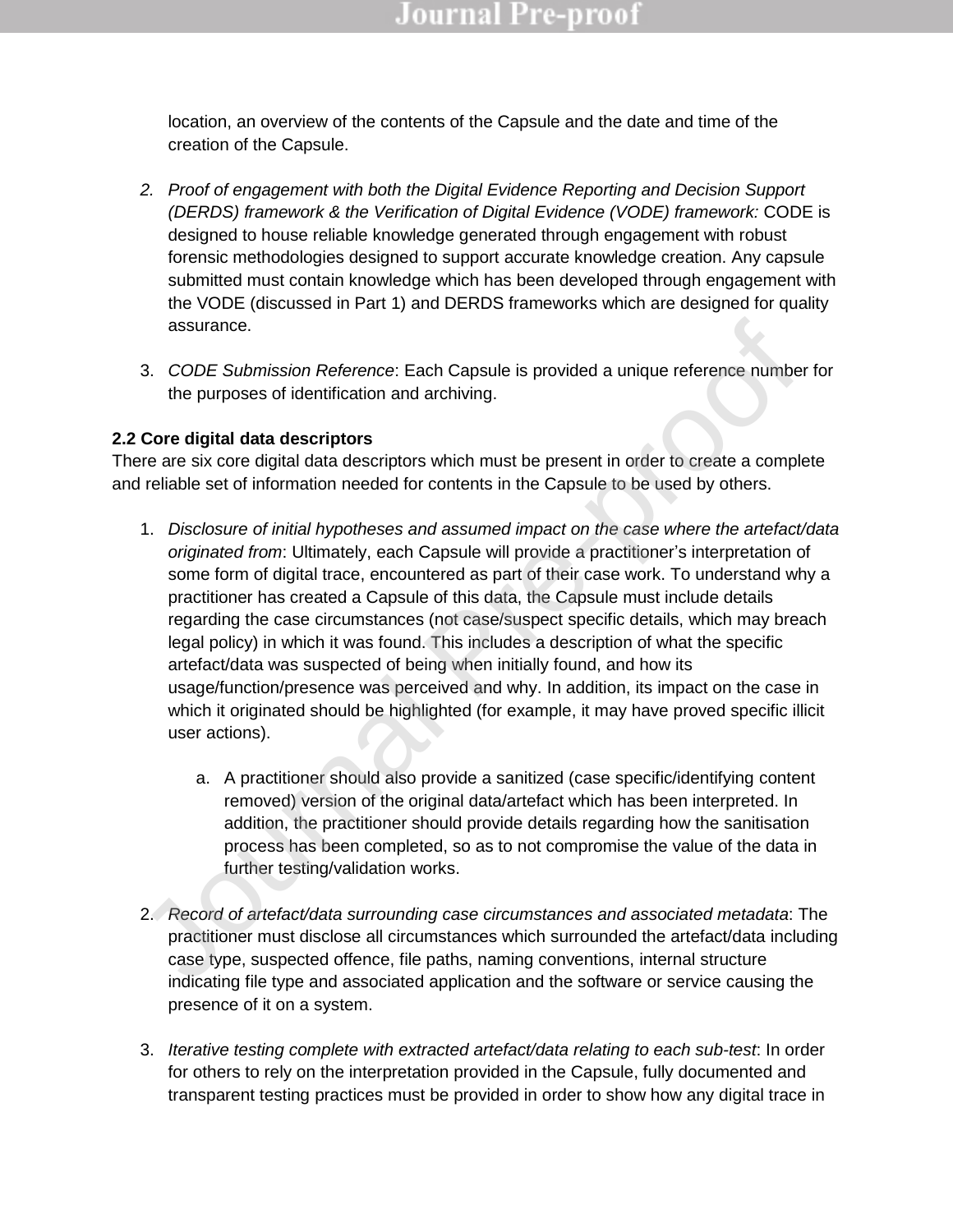question was interpreted. This also includes the submission of the test data used in any of the tests undertaken and a description of the test actions carried out by the practitioner. As testing will be iterative, each artefact copy must also be disclosed with any associated 'test actions' documented to allow for the explanation of any modifications which might be present in the data. The practitioner should also demonstrate the repeatability of any results.

- 4. *Complete disclosure of test methodology followed and all the steps involved and undertaken*: The full design and implementation of the testing methodology undertaken should be disclosed, allowing for the transparent scrutiny and any methodological weaknesses to be identified in any future peer review of the work. The practitioner should make reference to the Framework for Reliable Experimental Design (FRED) for methodology design support (Horsman, 2018).
- 5. *Disclosure of any competing hypotheses found to have a potential impact on findings or limitations of the work*: Any competing finding which may limit the confidence of any interpretation should be noted and disclosed by the practitioner. In turn, any limitations of testing must be stated to allow future work to be undertaken.
- 6. *Final interpretation of findings*: One of the benefits of sharing this type of knowledge is that other DF practitioner benefit from others who have carried out robust work to understand how a particular digital artefact/data works and have shared this interpretation. Therefore disclosure of the final interpretation of findings and any developed iterative methodology used to parse and display findings is core to the Capsule.

## **2.3 Core continuity elements**

The sharing of knowledge in DF must be a dynamic and sustainable process, allowing constant iterations and development. As suggested by Horsman (2019) digital artefact research has a specific lifespan where many of the digital artefacts themselves are subject to frequent structural change following software updates. As a result, data inside of each Capsule must be capable of being updated where additional information becomes available, with further validation records added by the practitioner who has undertaken this supplementary work. Such actions form the 'core continuity elements' of each Capsule. should be disclosed, allowing for the transparent scruttiny and any methodological<br>weaknesses to be identified in any future peer review of the work. The practitioner<br>should make reference to the Framework for Reliable Exp

1. *Chain of Iteration:* A chain of iteration is a list of all those who have carried out additional testing and development in regards to the data submitted in the original Capsule and furthered understanding of the artefact/data. Capsule content must be dynamic in order to retain its applicability when the data/artefact is updated, for example by a software vendor. However, this process of updating must be monitored, with each iteration of an interpretation of data clearly attributable to its author. Each iteration must also have all six core '*digital data descriptors*' for any new testing which has taken place.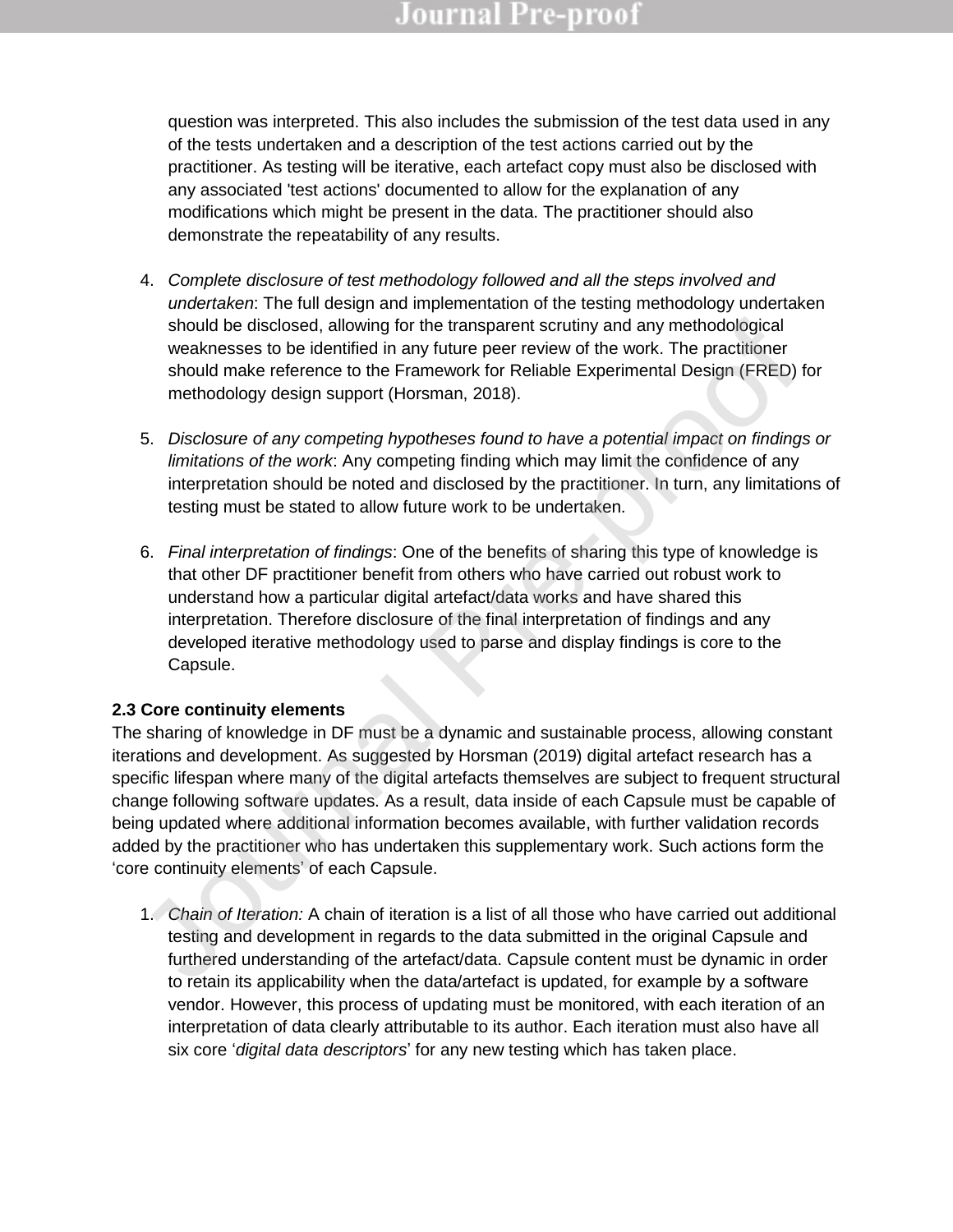- 2. *Chain of Distribution*: A chain of distribution is a ledger of all those who have accessed and utilised the knowledge in the Capsule and how. This includes practitioner details and geographical location. Further, if any iteration of the data within the capsule occurs, those who engage with the capsule must note which iteration they used. This allows 'knowledge-tracing' to occur, which has two benefits. First, it helps to quantify how impactful each particular Capsule has been by determining the level of engagement with the DF field. And second, if a Capsule if later found to be compromised and its content is identified are incorrect, all those who have relied upon this knowledge can be traced and any further spread of this incorrect information can be prevented. To note, it should be considered that all levels of knowledge sharing should be treated with caution but seen as a beneficial.
- 3. *Chain of Validation*: A chain of validation is a list of all those who have validated the findings presented in the Capsule, as per the original submitter findings. This is a formalised record of peer-review, helping to ensure the accuracy of the information provided in the CODE model.

In an ideal world, Capsule data should be reliable if correctly created. However, this is not always the reality, and therefore the core continuity elements are mechanisms designed to validate shared knowledge and to prevent the sharing of bad practices and inaccurate content.

### **3 How to create and share Capsules, and when to submit**

Whilst Section 2 has defined what a Capsule must contain, the next issues concern how to create a Capsule, when to submit a Capsule, and how to share it.

### **3.1 Creating a Capsule**

Whilst the contents of a Capsule is described in Section 2, gathering and housing this data in a '*Capsule format*' provides a challenge which must be addressed for CODE to be operational. The following format difficulties must be considered.

- 1. *Collecting content*: A practitioner must extract data from their case and testing processed in order to populate a Capsule. This work may be undertaken on a range of tools, each with a different functionality and data export format. Further, some tools may not provide a suitable export procedure which is easily captured for the purposes of creating a Capsule. The issue this presents lies with the burden falling onto the practitioner to manually populate their Capsule, a likely burdensome task, which may deter practitioners from participating with CODE. As a result, one of the requirements for CODE to become fully operational it the need for a 'plugin' styled process which can quickly and efficiently automate the capture of requisite information for a Capsule, which may originate from any one (or multiple) of the many tools currently in use by practitioners world-wide. considered that all levels of knowledge sharing should be treated with caution but se<br>
as a beneficial.<br>
3. Chain of Validation: A chain of validation is a list of all those who have validated the<br>
findings presented in th
- 2. *A consistent, queryable format*: A Capsule must be consistent in structure. This allows the automation of Capsule content validation to prevent incomplete Capsules being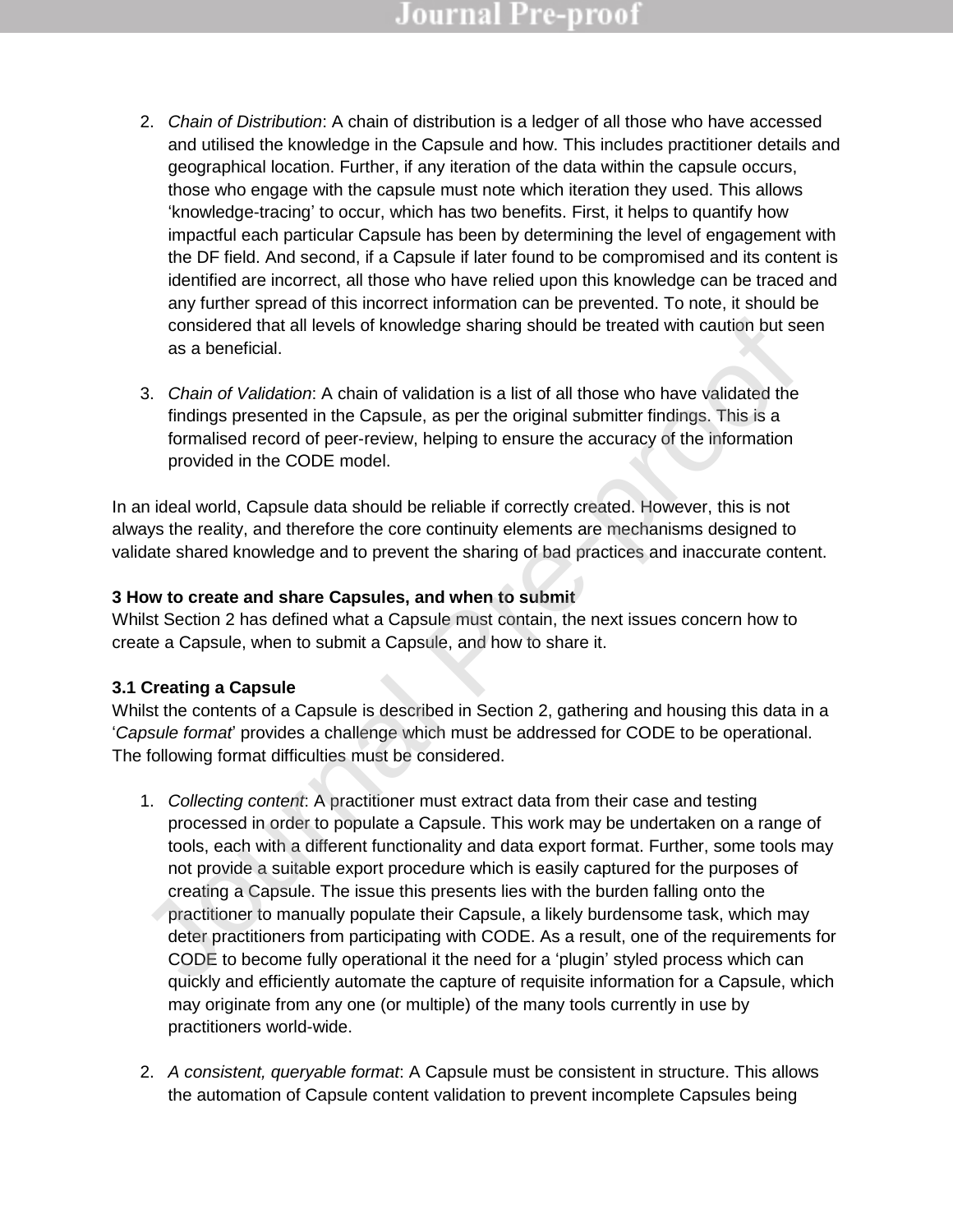submitted to the project, and to allow the mass querying of Capsule content for analytical, and search and retrieval purposes.

Capsule creation remains the next stage of the CODE project and whilst the contribution of this work is to outline what CODE must contain, future work involves the design and implementation of it. Engagement and consultation with relevant DF communities is required to establish the requirements needed for CODE to function within the industry laboratory environment.

### **3.1 When to submit a Capsule**

Determining when the submission of a Capsule is appropriate depends on a number of factors outlined in Figure 2. The first stage occurs as the practitioner is undertaking case work as part of their main employed role as a DF practitioner (submissions would also be encouraged by researchers and academics where appropriate). When undertaking an investigation, if a practitioner encounters a digital trace on a system which 'they have not encountered before, and no documented or reliably documented interpretation of the digital trace exists', and they have had to interpret this data themselves, then a Capsule should be created to capture this interpretation. Providing the interpretation has been generated following robust testing, then a practitioner can share this interpretation in a Capsule. Second, a practitioner,as part of their case work may encounter a known digital trace and verify an existing interpretation via robust testing. This work is also of value, where the practitioner has two options with how to capture this information. If a Capsule already exists for the known artefact, they can update the '*core continuity elements*' of that Capsule to reflect that they have engaged with this knowledge and validated/refuted it. If a Capsule does not yet exist, then the practitioners work can be placed within a Capsule. termining when the submission of a Capsule is appropriate depends on a number of factor<br>lined in Figure 2. The first stage occurs as the practitioner is undertaking case work as heir main employed role as a DF practitioner

#### **3.2 How to share a Capsule**

The sharing of knowledge, regardless of form should be seen as beneficial in DF, however two main options exist with CODE (see Figure 3).

*Internal sharing*: Internal sharing takes place when an organisation chosens to store practitioner Capsules and make them available for their practitioners to utilise. Capsule information is not shared beyond the remit of the organisation. Whilst this option does not offer field-wide knowledge sharing benefits, it is currently the only logistically viable option. Management and storage of Capsules can be controlled by the organisation internally.

*Field-wide sharing*: Field-wide sharing is arguably the goal of any knowledge-sharing schema, with the potential for maximum benefit to the DF field. However, until like internal sharing where an organisation can take responsibility for governing Capsule submissions, there are currently few equivalent structures in place who could take this role in a field-wide capacity (Weiser et al., 2016). This approach requires a governing body to manage Capsules, storing and keeping track of submissions and those who interact with them. One solution is to host such a project online (subject to data protection and associated legal concerns, similar to what is seen with the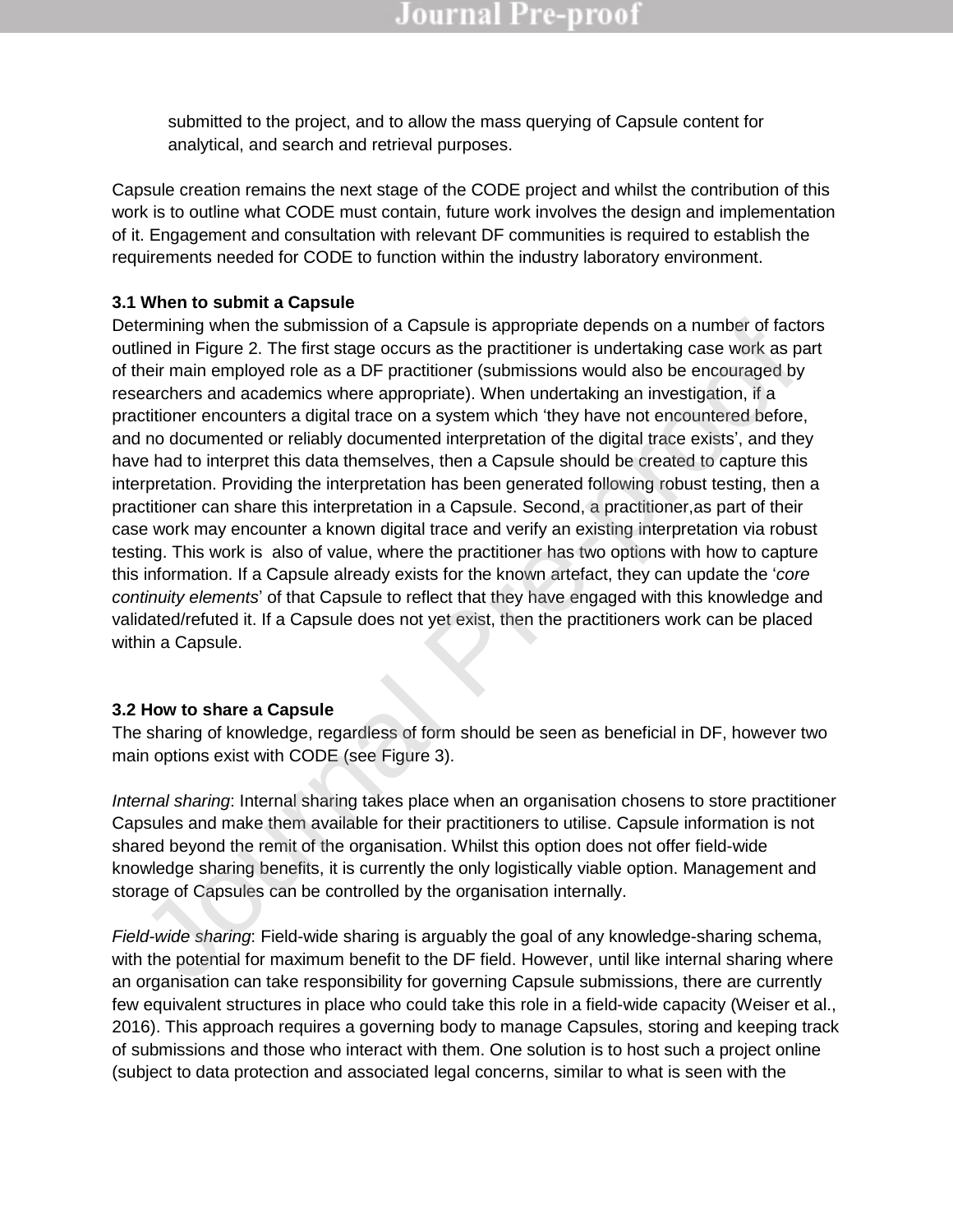'Artifact Genome Project (Grajeda et al., 2018)) where its function should aim to be autonomous, lessening the burden on the management of its data (Buang and Daud, 2012).

### **4 Conclusion**

The Capsule of Digital Evidence schema has been offered as a means of facilitating the sharing of '*new knowledge*' in the DF field. The requirements for effective sharing have been outlined, and the three categories of data descriptors; '*Submission Metadata*', '*Core Continuity Elements*' and '*Core Digital Data Descriptors*' have been outlined in detail. The CODE project and Capsule structure has been discussed, highlighting the requirements needed for shared knowledge to be reliably utilised by others within the DF. Capsules are designed to be a quality assurance mechanism for digital forensic investigations, supporting those who undertake case work by providing access to reliable information. reliably utilised by others within the DF. Capsules are designed to be a quality assurance<br>mechanism for digital forensic investigations, supporting those who undertake case work by<br>providing access to reliable information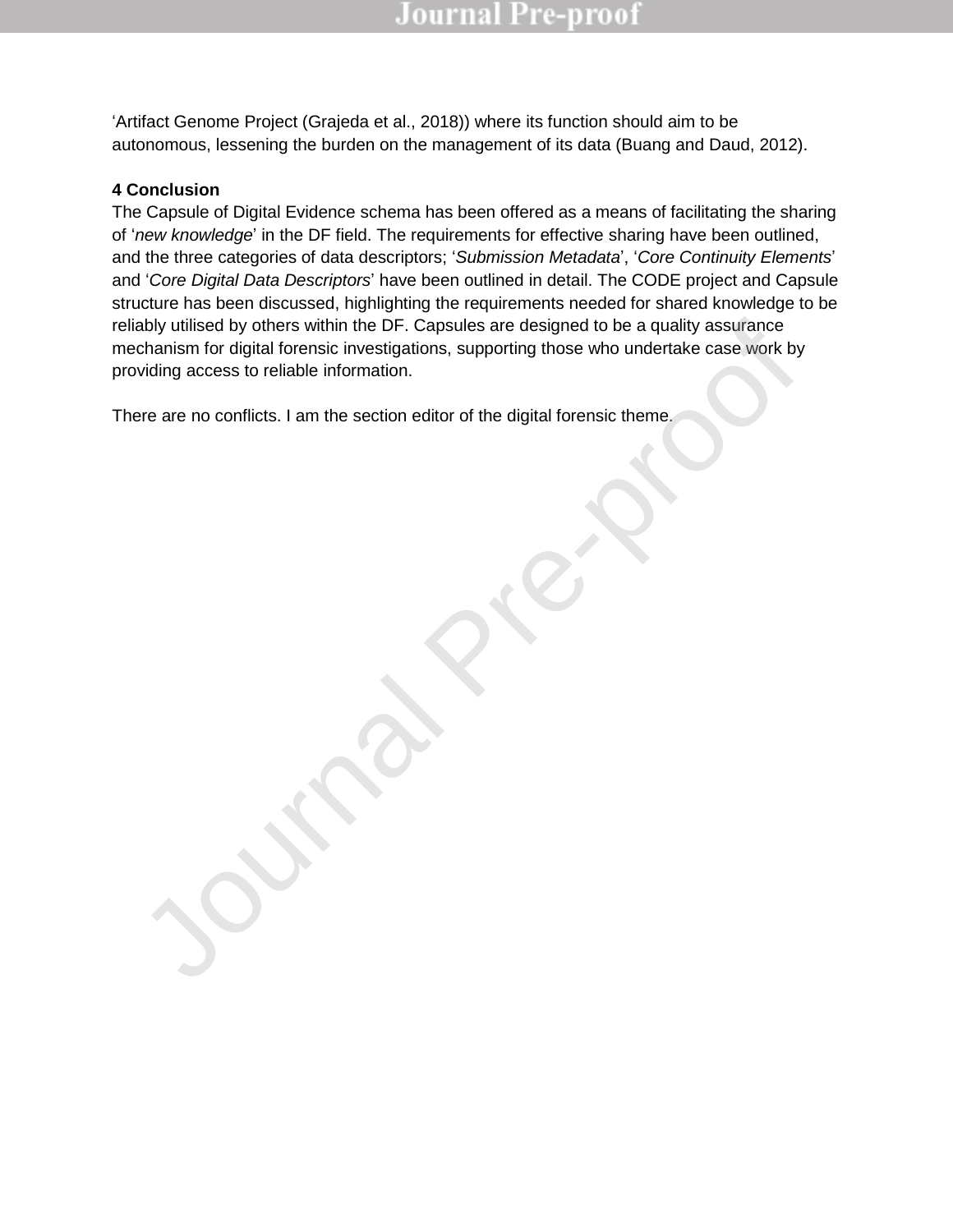### **Reference**

Biros, D.P., Weiser, M. and Witfield, J., 2007, March. Managing digital forensic knowledge an applied approach. In Australian Digital Forensics Conference (p. 11).

Bruschi, D., Monga, M. and Martignoni, L., 2004, August. How to reuse knowledge about forensic investigations. In Digital Forensics Research Workshop, Linthicum, Maryland.

Buang, M.F.M. and Daud, S.M., 2012, May. A web-based KM system for digital forensicsknowledge sharing capability. In 2012 International Conference on Multimedia Computing and Systems (pp. 528-533). IEEE.

Casey, E., Katz, G. and Lewthwaite, J., 2013. Honing digital forensic processes. Digital Investigation, 10(2), pp.138-147.

Casey, E., Back, G. and Barnum, S., 2015. Leveraging CybOX™ to standardize representation and exchange of digital forensic information. Digital Investigation, 12, pp.S102-S110.

Garfinkel, S., Farrell, P., Roussev, V. and Dinolt, G., 2009. Bringing science to digital forensics with standardized forensic corpora. digital investigation, 6, pp.S2-S11.

Grajeda, C., Breitinger, F. and Baggili, I., 2017. Availability of datasets for digital forensics–and what is missing. Digital Investigation, 22, pp.S94-S105.

Grajeda, C., Sanchez, L., Baggili, I., Clark, D. and Breitinger, F., 2018. Experience constructing the Artifact Genome Project (AGP): Managing the domain's knowledge one artifact at a time. Digital Investigation, 26, pp.S47-S58. wledge sharing capability. In 2012 International Conference on Multimedia Computing a<br>stems (pp. 528-533). IEEE.<br>esy, E., Katz, G. and Lewthwaite, J., 2013. Honing digital forensic processes. Digital<br>estigation, 10(2), p

Horsman, G., Laing, C. and Vickers, P., 2014. A case-based reasoning method for locating evidence during digital forensic device triage. Decision Support Systems, 61, pp.69-78.

Horsman, G., 2018. Framework for Reliable Experimental Design (FRED): A research framework to ensure the dependable interpretation of digital data for digital forensics. Computers & Security, 73, pp.294-306.

Horsman, G., 2019. Raiders of the lost artefacts: championing the need for digital forensics research. Forensic Science International: Reports.

Huang, J., Yasinsac, A. and Hayes, P.J., 2010, May. Knowledge sharing and reuse in digital forensics. In 2010 Fifth IEEE International Workshop on Systematic Approaches to Digital Forensic Engineering (pp. 73-78). IEEE.

Kahvedžić, D. and Kechadi, T., 2009. DIALOG: A framework for modeling, analysis and reuse of digital forensic knowledge. digital investigation, 6, pp.S23-S33.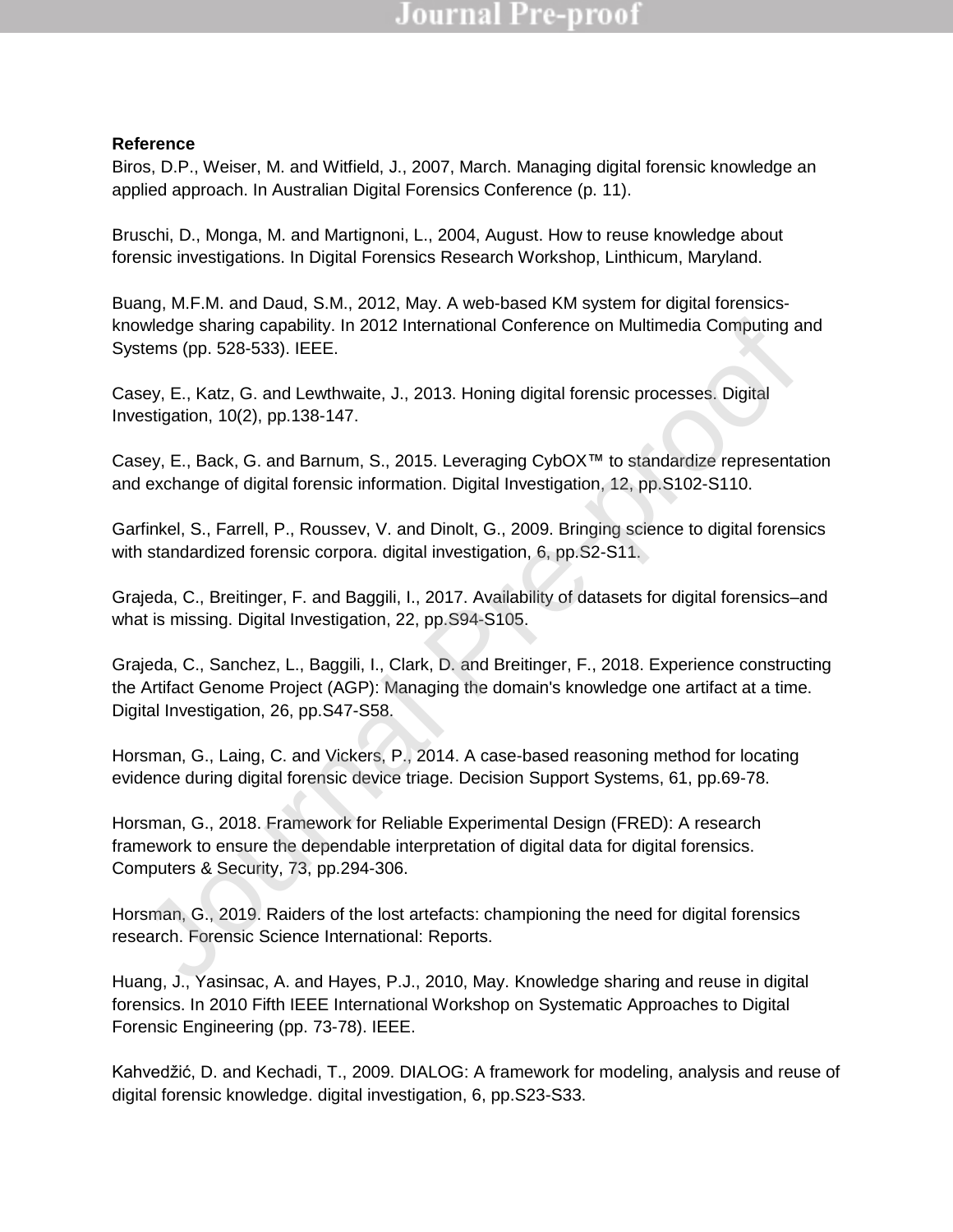Karie, N.M. and Venter, H.S., 2014. Toward a general ontology for digital forensic disciplines. Journal of forensic sciences, 59(5), pp.1231-1241.

Karie, N.M. and Venter, H.S., 2015. Taxonomy of challenges for digital forensics. Journal of forensic sciences, 60(4), pp.885-893.

Rogers, M.K. and Seigfried, K., 2004. The future of computer forensics: a needs analysis survey. Computers & Security, 23(1), pp.12-16.

Ruibin, G., Yun, T. and Gaertner, M., 2005. Case-relevance information investigation: binding computer intelligence to the current computer forensic framework. International Journal of Digital Evidence, 4(1), pp.147-67. Ruibin, G., Yun, T. and Gaertner, M., 2005. Case-re[l](https://commons.erau.edu/adfsl/2006/session-i/2)evance information investigation: bindicomputer intelligence to the current computer forensic framework. International Journal of Digital Evidence, 4(1), pp.147-67.<br>Schat

Schatz, B. and Clark, A.J., 2006. An open architecture for digital evidence integration.

Tanner, A.L. and Dampier, D.A., 2010. An approach for managing knowledge in digital forensic examinations. International Journal of Computer Science and Security, 4(5), pp.451-465.

Van Baar, R.B., Van Beek, H.M.A. and Van Eijk, E.J., 2014. Digital Forensics as a Service: A game changer. Digital Investigation, 11, pp.S54-S62.

Weiser, Mark; Biros, David P.; and Mosier, Greg, "Development of a National Repository of Digital Forensic Intelligence" (2016). Annual ADFSL Conference on Digital Forensics, Security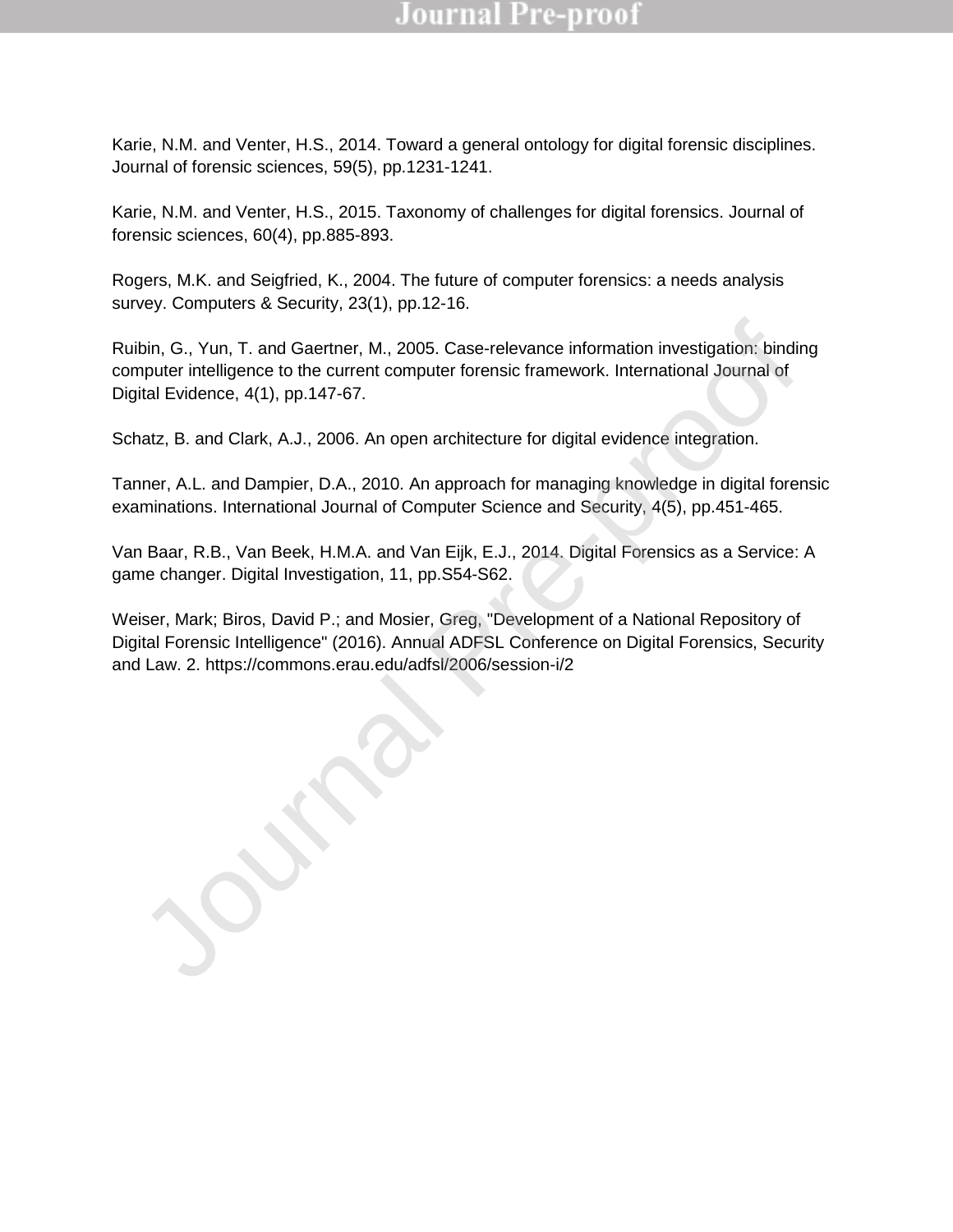

**Figure 1: The CODE framework (a full quality image has been submitted as a separate file due to size.)**